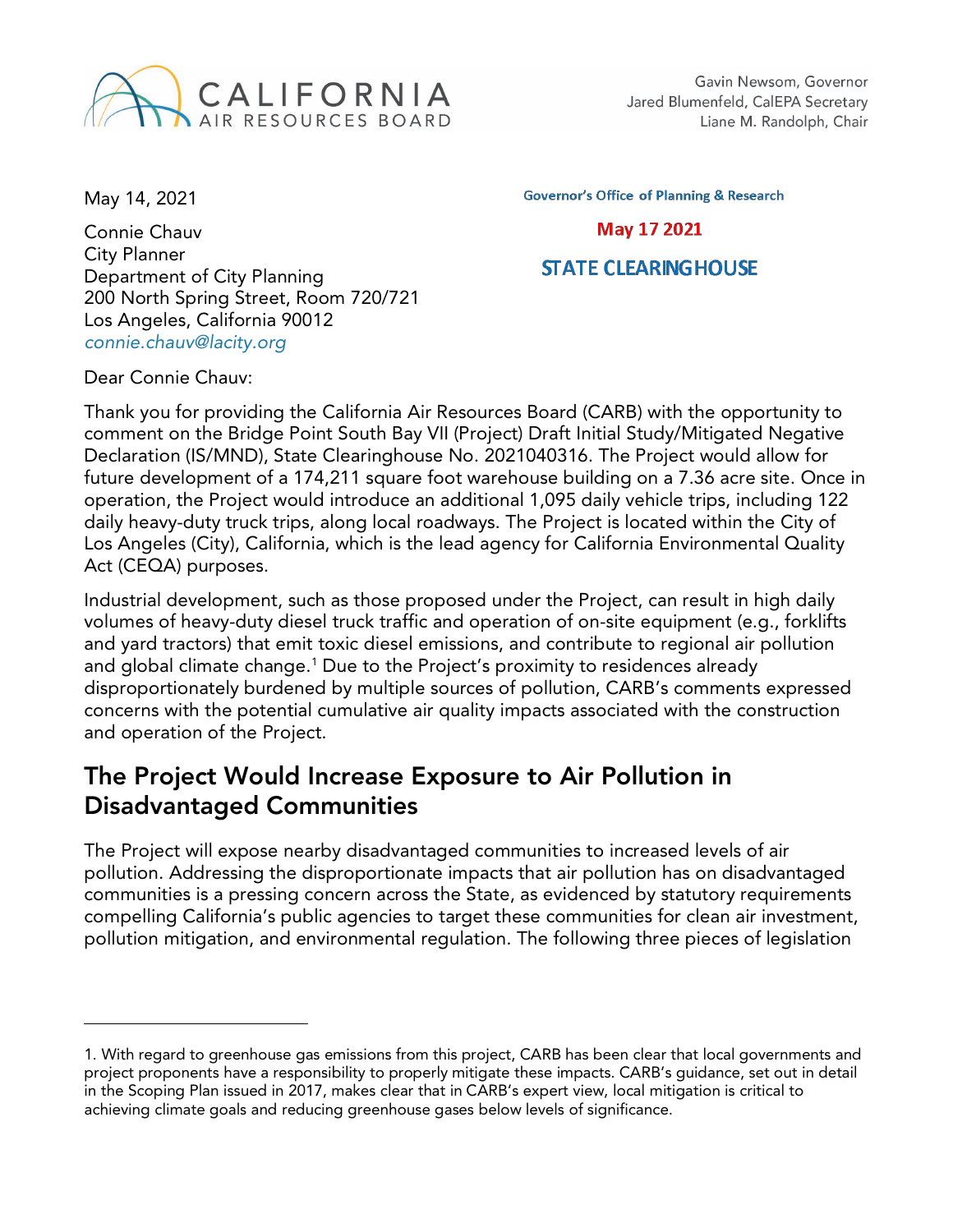Connie Chauv May 14, 2021 Page 2

 $\overline{a}$ 

need to be considered and included in the Final IS/MND when developing a project like this near a disadvantaged community:

# Senate Bill 535 (De León, 2012)

Senate Bill 535 (De León, Chapter 830, [2](#page-1-0)012)<sup>2</sup> recognizes the potential vulnerability of low-income and disadvantaged communities to poor air quality and requires funds to be spent to benefit disadvantaged communities. The California Environmental Protection Agency (CalEPA) is charged with the duty to identify disadvantaged communities. CalEPA bases its identification of these communities on geographic, socioeconomic, public health, and environmental hazard criteria (Health and Safety Code, section 39711, subsection (a). In this capacity, CalEPA currently defines a disadvantaged community, from an environmental hazard and socioeconomic standpoint, as a community that scores within the top 25 percent of the census tracts, as analyzed by the California Communities Environmental Health Screening Tool Version [3](#page-1-1).0 (CalEnviroScreen).<sup>3</sup> This Project falls just outside the boundary of the Wilmington, Carson, West Long Beach Community. The maximum CalEnviroScreen score for the Wilmington, Carson, West Long Beach Community is in the top 1 percent, indicating that the area is home to some of the most vulnerable neighborhoods in the State. The air pollution levels in the Wilmington, Carson, West Long Beach Community routinely exceed state and federal air quality standards. CARB urges the City to ensure that the Project does not adversely impact neighboring disadvantaged communities.

# Senate Bill 1000 (Leyva, 2016)

Senate Bill 1000 (SB 1000) (Leyva, Chapter 587, Statutes of 2016)<sup>[4](#page-1-2)</sup> amended California's Planning and Zoning Law. SB 1000 requires local governments that have identified disadvantaged communities to incorporate the addition of an environmental justice element into their general plans upon the adoption or next revision of two or more elements concurrently on or after January 1, 2018. SB 1000 requires environmental justice elements to identify objectives and policies to reduce unique or compounded health risks in disadvantaged communities. Generally, environmental justice elements will include policies to reduce the community's exposure to pollution through air quality improvement. SB 1000 affirms the need to integrate environmental justice principles into the planning process to prioritize improvements and programs that address the needs of disadvantaged communities.

<span id="page-1-0"></span><sup>2</sup> Senate Bill 535, De León, K., Chapter 800, Statutes of 2012, modified the California Health and Safety Code, adding § 39711, § 39713, § 39715, § 39721and § 39723.

<span id="page-1-1"></span><sup>3</sup> "CalEnviroScreen 3.0." Oehha.ca.gov, California Office of Environmental Health Hazard Assessment, June 2018, *<https://oehha.ca.gov/calenviroscreen/report/calenviroscreen-30>*.

<span id="page-1-2"></span><sup>4</sup> Senate Bill 1000, Leyva, S., Chapter 587, Statutes of 2016, amended the California Health and Safety Code, § 65302.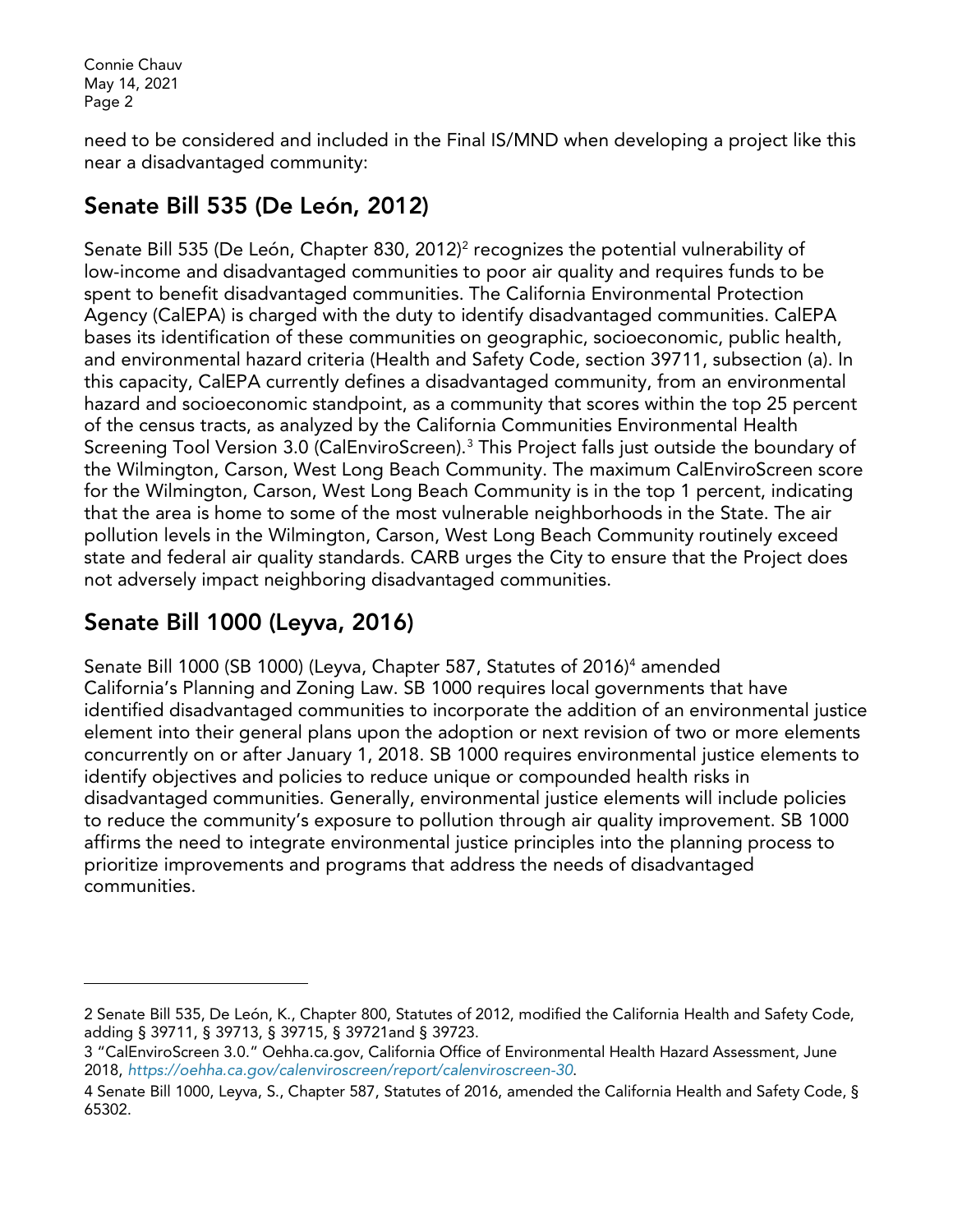$\overline{a}$ 

### Assembly Bill 617 (Garcia, 2017)

The State of California has emphasized protecting local communities from the harmful effects of air pollution through the passage of Assembly Bill 617 (AB 617) (Garcia, Chapter 136, Statutes of 2017).<sup>[5](#page-2-0)</sup> AB 617 requires CARB to develop the process that creates new community-focused and community-driven action to reduce air pollution and improve public health in communities that experience disproportionate burdens from exposure to air pollutants. In response to AB 617, CARB established the Community Air Protection Program with the goal of reducing exposure in communities heavily impacted by air pollution. As part of its role in implementing AB 617, CARB must annually consider the selection of communities for development and implementation of community air monitoring plans and/or community emission reduction programs for those communities affected by a high cumulative exposure burden. The Wilmington, Carson, West Long Beach Community is one of 15 communities statewide chosen thus far for inclusion in the Community Air Protection Program.

The Wilmington, Carson, West Long Beach Community was selected for both community air monitoring and the development of a Community Emissions Reduction Plan (CERP) due to its high cumulative exposure burden, the presence of a significant number of sensitive populations (children, elderly, and individuals with pre-existing conditions), and the socioeconomic challenges experienced by its residents. In September 2019, CARB approved the community's CERP, making it a legally enforceable emission reduction program. The CERP included several strategies to achieve emission reductions throughout this community, including significantly reducing or eliminating emissions from heavy-duty mobile sources and industrial stationary sources.<sup>[6](#page-2-1)</sup>

Health-harming emissions, including particulate matter (PM), toxic air contaminants, and diesel PM generated from the proposed increase in heavy and light industrial development in the Project area will negatively impact the community, which is already disproportionally impacted by air pollution from existing freight operations as well as stationary sources of air pollution. Part of the AB 617 process required CARB and the South Coast Air Quality Management District (SCAQMD) to create a highly-resolved inventory of air pollution sources within this community. CARB would be willing to share and discuss this community emissions inventory with the City to aid in the IS/MND's cumulative impact analysis.

<span id="page-2-0"></span><sup>5</sup> Assembly Bill 617, Garcia, C., Chapter 136, Statutes of 2017, modified the California Health and Safety Code, amending § 40920.6, § 42400, and § 42402, and adding § 39607.1, § 40920.8, § 42411, § 42705.5, and § 44391.2.

<span id="page-2-1"></span><sup>6</sup> South Coast Air Quality Management District. AB 617 Wilmington, Carson, West Long Beach Community. Accessible at:

*[https://scaqmdonline.maps.arcgis.com/apps/View/index.html?appid=534f48ca127c430abb1a5f4f6e86cf00&ext](https://scaqmdonline.maps.arcgis.com/apps/View/index.html?appid=534f48ca127c430abb1a5f4f6e86cf00&extent=-118.5536,33.6686,-117.8945,33.9359) [ent=-118.5536,33.6686,-117.8945,33.9359](https://scaqmdonline.maps.arcgis.com/apps/View/index.html?appid=534f48ca127c430abb1a5f4f6e86cf00&extent=-118.5536,33.6686,-117.8945,33.9359)*.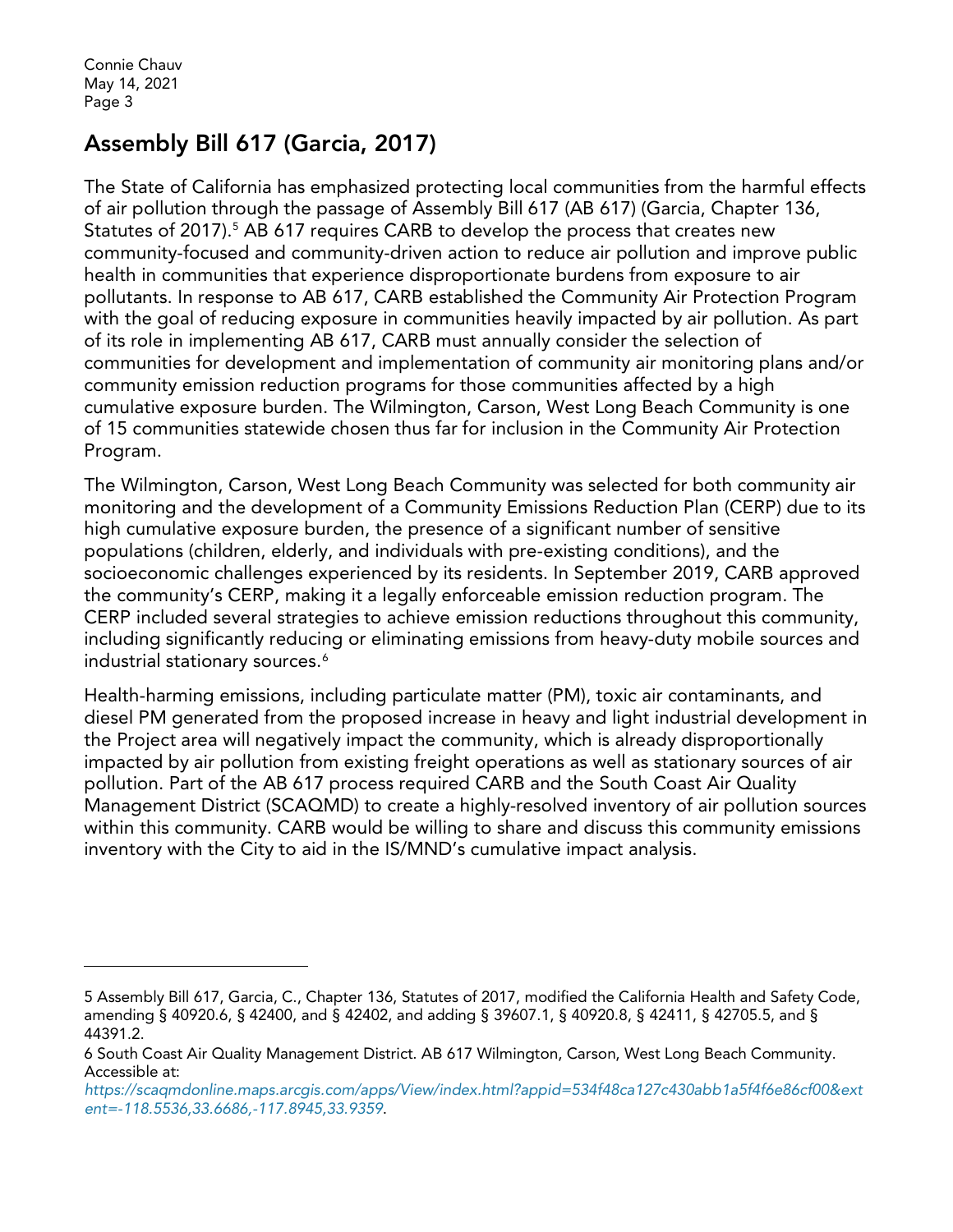# The IS/MND Did Not Evaluate Potential Cancer Risk Impacts During Project Construction.

The IS/MND did not quantify or evaluate the potential health risk impact that would result during Project construction. The Office of Environmental Health Hazard Assessment's (OEHHA) guidance, recommends assessing cancer risks for construction projects lasting longer than two months.<sup>[7](#page-3-0)</sup> Since Project construction would occur over a period longer than two months and the Project will be located in close proximity to existing toxic diesel PM emission sources, the City should revise the Project's HRA to include the Project's construction cancer and noncancer risks and disclose the results in the Final IS/MND.

# The Final IS/MND Should Include More Mitigation Measures to Further Reduce the Project's Air Pollution Emissions.

Section III (Air Quality) of the IS/MND concluded that the Project's construction and operational air pollution emissions would result in a less than significant impact after the implementation of two mitigation measures (MM III-1 and MM III-2). These mitigation measures require the applicant to implement a list of fugitive dust control measures and require all off-road diesel-powered equipment used during Project construction, greater than 50 horsepower, to meet Tier 4 off-road emission standards. In addition to these measures, the IS/MND includes a list of design measures aimed to reduce the Project's operational air pollutant emissions. These design measures include installing electric vehicle chargers at a limited number of parking spaces, designating "clean air" vehicle parking spaces and installing electric vehicle chargers at all trucking loading docks. To further reduce the Project's operational air pollutant emissions, CARB urges the city and applicant to implement the emissions reduction measures referenced below in the Final IS/MND.

- In construction contracts, include language that requires all off-road equipment with a power rating below 19 kilowatts (e.g., plate compactors, pressure washers) used during project construction be battery powered.
- In construction contracts, include language that requires all heavy-duty trucks entering the construction site, during the grading and building c
- Construction phases be model year 2014 or later. All heavy-duty haul trucks should also meet CARB's lowest optional low-Nitrogen Oxide  $(NO<sub>x</sub>)$  standard starting in the year 2022.<sup>[8](#page-3-1)</sup>

 $\overline{a}$ 

*[https://oehha.ca.gov/media/downloads/crnr/2015guidancemanual.pd](https://oehha.ca.gov/media/downloads/crnr/2015guidancemanual.pdf)*f

<span id="page-3-0"></span><sup>7</sup> Office of Environmental Health Hazard Assessment (OEHHA). Air Toxics Hot Spots Program Guidance Manual for Preparation of Health

Risk Assessments. February 2015. Accessed at:

<span id="page-3-1"></span><sup>8</sup> In 2013, CARB adopted optional low-NOx emission standards for on-road heavy-duty engines. CARB encourages engine manufacturers to introduce new technologies to reduce NOx emissions below the current mandatory on-road heavy-duty diesel engine emission standards for model-year 2010 and later. CARB's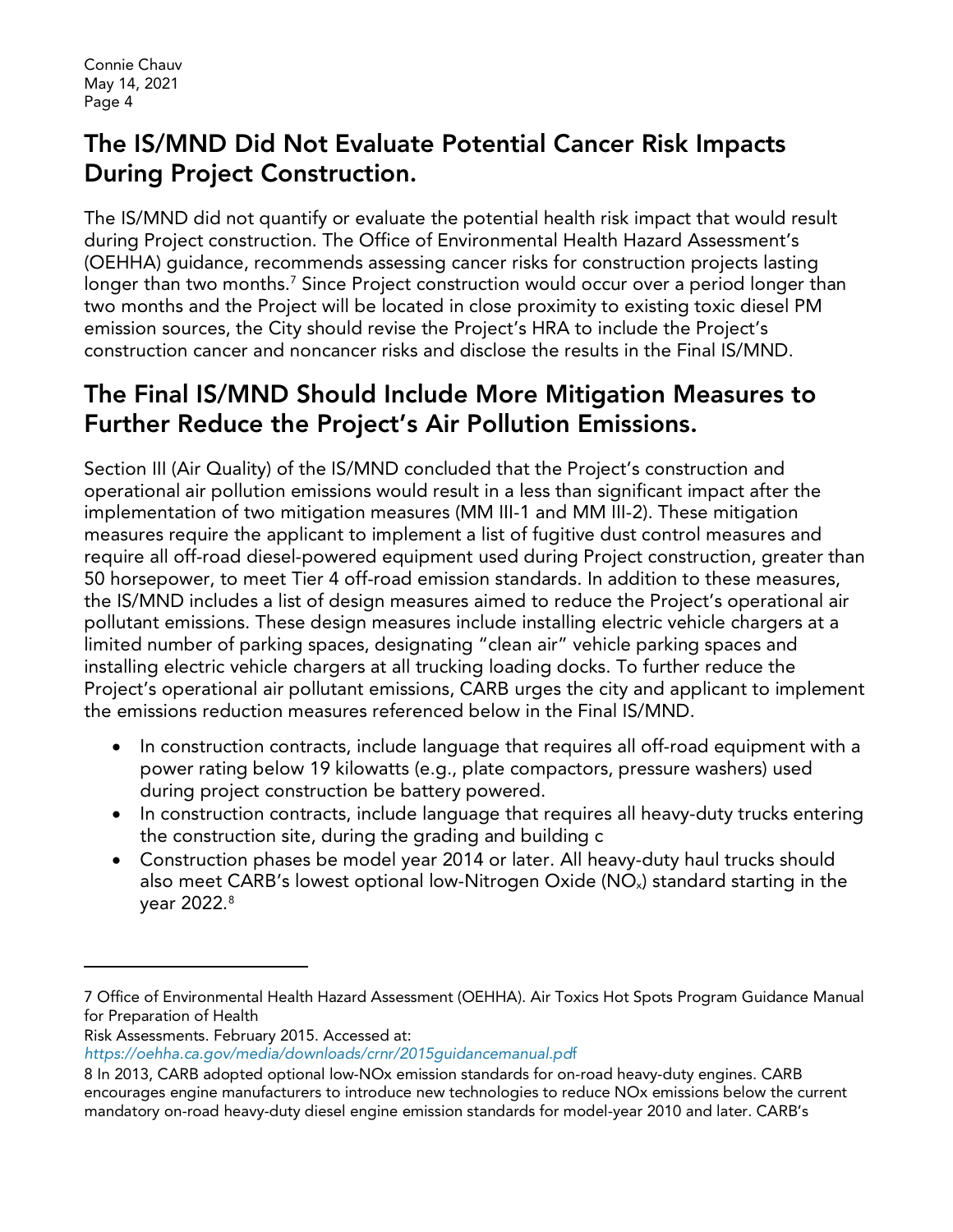Connie Chauv May 14, 2021 Page 5

- Include contractual language in tenant lease agreements that requires all heavy-duty trucks entering or on the Project site to be model year 2014 or later, expedite a transition to zero-emission vehicles, and be fully zero-emission beginning in 2030.
- Including language in tenant lease agreements, requiring the installing of vegetative walls<sup>[9](#page-4-0)</sup> or other effective barriers that separate loading docks and people living or working nearby.

# Conclusion

To reduce the exposure of toxic diesel PM emissions in disadvantaged communities already impacted by air pollution, the final design of the Project should include all existing and emerging zero-emission technologies to minimize diesel PM and  $NO<sub>x</sub>$  emissions, as well as the GHGs that contribute to climate change. CARB encourages the city to implement the measures listed in this comment letter to reduce the Project's construction and operational air pollution emissions.

Given the breadth and scope of projects subject to CEQA review throughout California that have air quality and greenhouse gas impacts, coupled with CARB's limited staff resources to substantively respond to all issues associated with a project, CARB must prioritize its substantive comments here based on staff time, resources, and its assessment of impacts. CARB's deliberate decision to substantively comment on some issues does not constitute an admission or concession that it substantively agrees with the lead agency's findings and conclusions on any issues on which CARB does not substantively submit comments.

CARB appreciates the opportunity to comment on the IS/MND for the Project and can provide assistance on zero-emission technologies and emission reduction strategies, as needed. Please include CARB on your State Clearinghouse list of selected State agencies that will receive the IS/MND as part of the comment period. If you have questions, please contact Stanley Armstrong, Air Pollution Specialist via email at *[stanley.armstrong@arb.ca.gov](mailto:stanley.armstrong@arb.ca.gov)*.

Sincerely,

 $\overline{a}$ 

Robert Krieger, Branch Chief, Risk Reduction Branch

cc: See next page.

optional low-NOx emission standard is available at: *[https://ww2.arb.ca.gov/ourwork/programs/optional](https://ww2.arb.ca.gov/ourwork/programs/optional-reduced-nox-standards)[reduced-nox-standard](https://ww2.arb.ca.gov/ourwork/programs/optional-reduced-nox-standards)*s

<span id="page-4-0"></span><sup>9</sup> Effectiveness of Sound Wall-Vegetation Combination Barriers as Near-Roadway Pollutant Mitigation Strategies (2017) is available at: *[https://ww2.arb.ca.gov/sites/default/files/classic//research/apr/past/13-306.pdf](https://ww2.arb.ca.gov/sites/default/files/classic/research/apr/past/13-306.pdf)*.